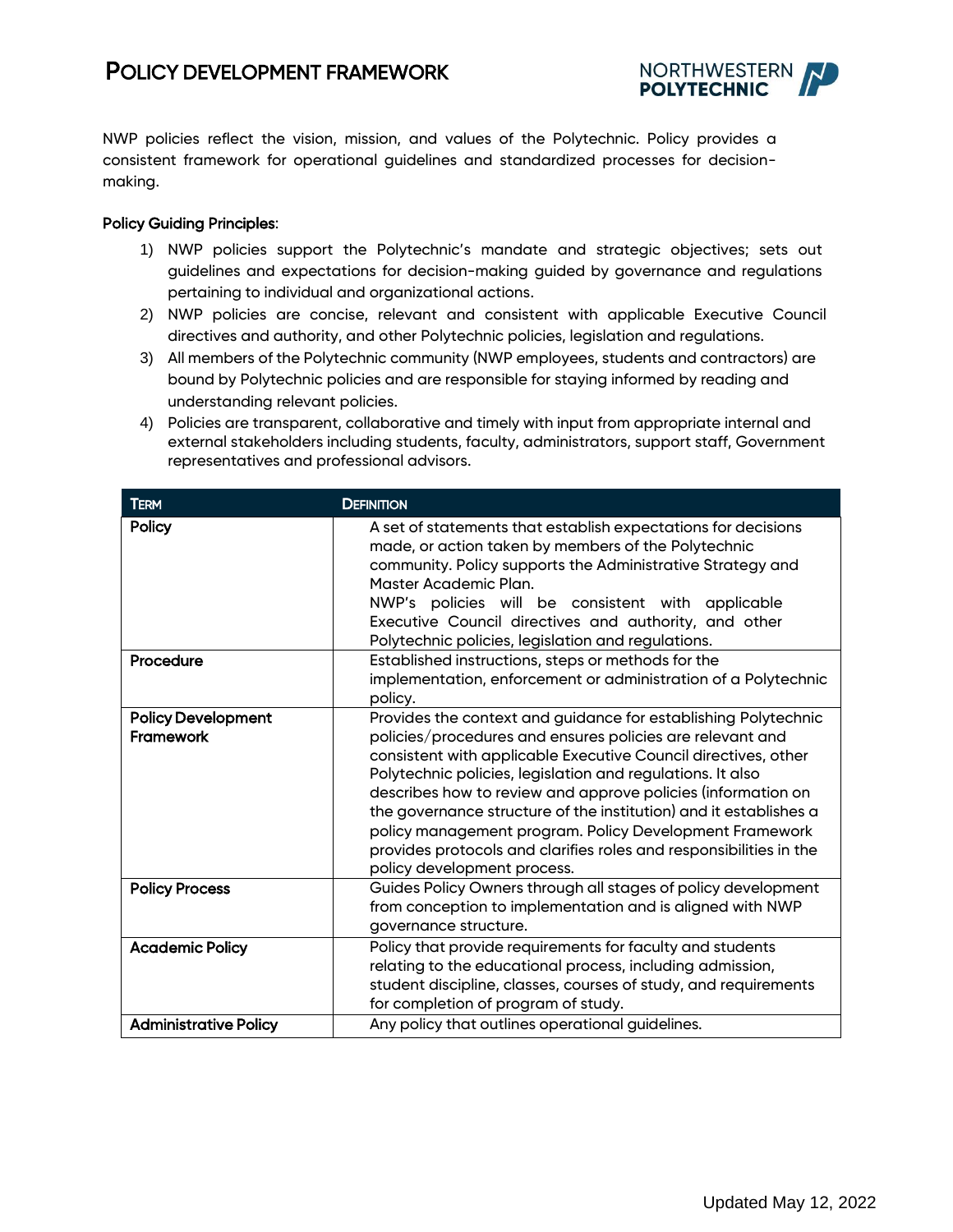| <b>TERM</b>                 | <b>DEFINITION</b>                                                                                                                                                                       |
|-----------------------------|-----------------------------------------------------------------------------------------------------------------------------------------------------------------------------------------|
| <b>Policy Owner</b>         | A person formally designated with the responsibility for<br>maintaining the ongoing content and accuracy of a policy and<br>implementing and ensuring compliance with its requirements. |
| <b>Policy Approval Body</b> | Responsible for the formal approval of a policy. Approval Body<br>is designated under NWP governance structure.                                                                         |
| <b>Policy Review Body</b>   | Polytechnic committee responsible for reviewing a policy before<br>submitting it for approval. The committee varies by policy type.                                                     |

# ACADEMIC POLICY APPROVAL PROCESS:



- **1)** Initiate: Policy Owner initiates the policy development or review process.
- **2)** Draft: Policy Owner addresses policy gaps or needs; drafts or reviews policy; and provides a draft to the Manager, Policy and Governance for review.
- **3)** Information: Shared for information on broad changes and timelines for approval.
- **4)** Feedback System: Policy open for feedback on the system for all internal stakeholders.
- **5)** Deans' and Chairs' Council: Final review by Manager, Policy and Governance and Deans' and Chairs' Council. Deans' and Chairs' submits to Academic Council for recommendation.
- **6)** Academic Council: presented for recommendation to Board of Governors.
- **7)** Approval: Presented for approval to the Board of Governors.
- **8)** Communication: Provost and Vice-President Academic Office updates the policy on the NWP Assistant, communicates approval through to the Polytechnic Community, and updates the Policy Review Schedule.
- **9)** Implementation: Policy Owners ensure that policy is implemented after a new or revised policy is introduced to the Polytechnic Community.



## ADMINISTRATIVE POLICY APPROVAL PROCESS: